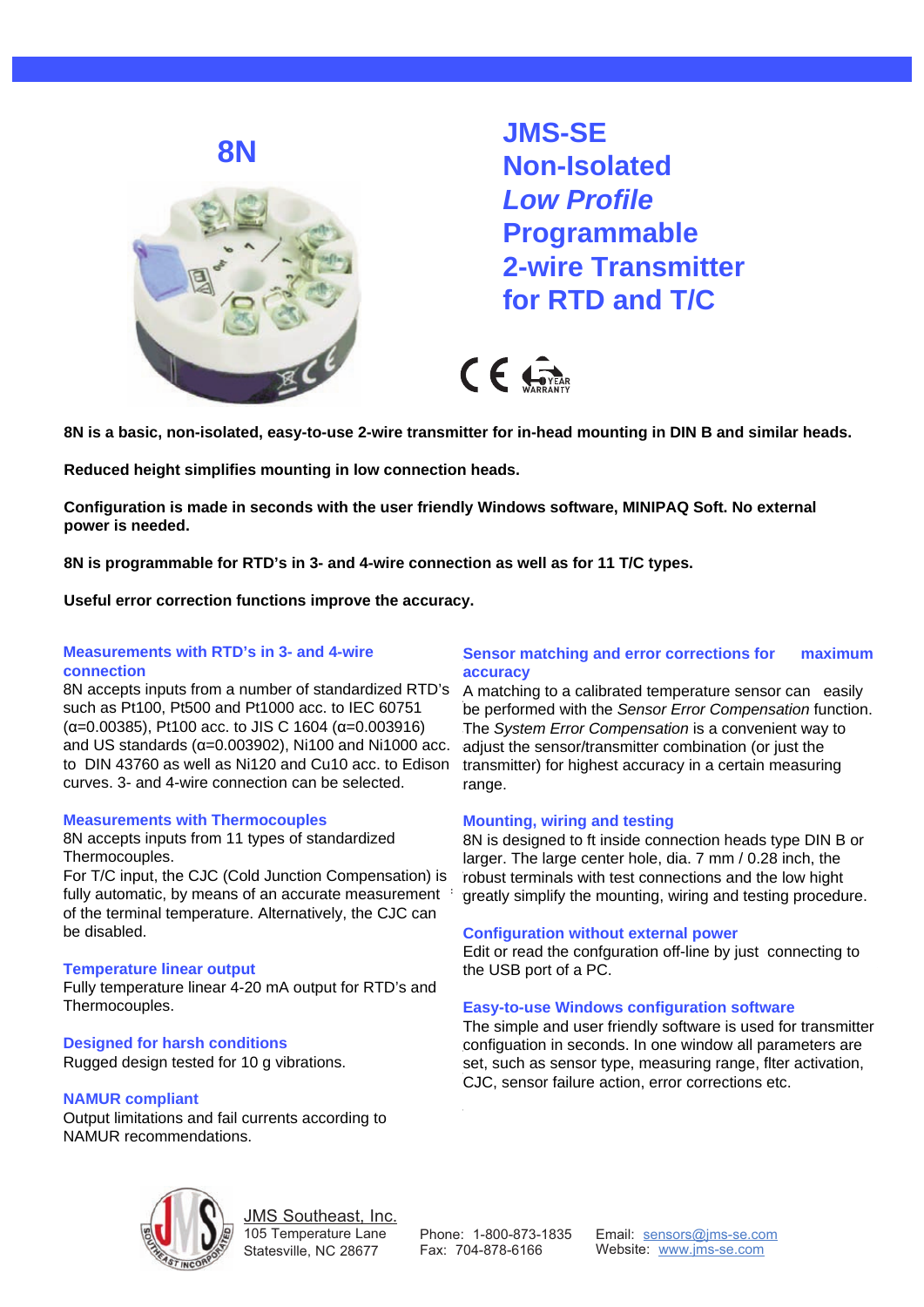## **Specifications Specifications JMS-SE 8N Non-Isolated Transmitter**

| <b>Input RTD</b>                             |                                       |                                                     |
|----------------------------------------------|---------------------------------------|-----------------------------------------------------|
| Pt100 (IEC 60751, $\alpha$ = 0.00385)        | 3-, 4-wire connection                 | -200 to + 1000 °C / -328 to + 1832 °F               |
| Pt 100 (JIS C 1604, $\alpha$ = 0.003916)     | 3-, 4-wire connection                 | $-200$ to + 1000 °C $/$ -328 to + 1832 °F           |
| Pt 100 (US, $\alpha$ = 0.003902)             | 3-, 4-wire connection                 | $-200$ to + 1000 °C $/ -328$ to + 1832 °F           |
| Pt1000 (IEC 60751, $\alpha$ = 0.00385)       | 3-, 4-wire connection                 | -200 to + 200 °C / -328 to + 392 °F                 |
| Ni100 (DIN 43760)                            | 3-, 4-wire connection                 | $-60$ to + 250 °C / -76 to + 482 °F                 |
| Ni1000 (DIN 43760)                           | 3-, 4-wire connection                 | $-100$ to + 150 °C / $-148$ to + 302 °F             |
| PtX (IEC 60751, $\alpha$ = 0.00385)          | 3-, 4-wire connection                 | Any Pt function between Pt10- Pt1000                |
| Ni120 (Edison No.7)                          | 3-. 4-wire connection                 | $-70$ to $+300$ °C $/$ -94 to $+572$ °F             |
| Cu10 (Edison No.15)                          | 3-. 4-wire connection                 | $-200$ to + 260 °C / -328 to + 500 °F               |
| Sensor current                               |                                       | $\sim 0.4 \text{ mA}$                               |
| Maximum sensor wire resistance               |                                       | 25 Ω/wire                                           |
| <b>Input Thermocouples</b>                   |                                       |                                                     |
| Range                                        | Type: B, C, E, J, K, L, N, R, S, T, U | Acc. to T/C standards                               |
| Maximum sensor wire resistance               |                                       | 500 Ω (total loop)                                  |
| <b>Monitoring</b>                            |                                       |                                                     |
| Sensor failure monitoring                    |                                       | Upscale or downscale action                         |
| Adjustments                                  |                                       |                                                     |
| Zero adjustment                              | All inputs                            | Any value within range limits                       |
| Minimum spans                                | Pt and Ni input                       | 10°C/18°F                                           |
|                                              | Cu10                                  | 100 °C / 180 °F                                     |
|                                              | T/C                                   | $2 \text{ mV}$                                      |
| <b>Output</b>                                |                                       |                                                     |
| Analog                                       |                                       | 4-20 mA, temperature linear                         |
| Resolution                                   |                                       | 5 μA                                                |
| Minimum output signal                        | Measurement/Failure                   | 3.8 mA / 3.5 mA                                     |
| Maximum output signal                        | Measurement/Failure                   | 20.5 mA / 21.6 mA                                   |
| Permissible load, see load diagram           |                                       | 725 Ω @ 24 VDC                                      |
| <b>Temperature</b>                           |                                       |                                                     |
| Ambient, storage and operation               |                                       | -40 to + 85 °C / -40 to + 185 °F                    |
| General data                                 |                                       |                                                     |
| Selectable dampening time                    |                                       | ~2s                                                 |
| Update time                                  |                                       | ~1.5 s                                              |
| Isolation In - Out                           |                                       | Non-isolated                                        |
| Humidity                                     |                                       | 0 to 100 %RH                                        |
| Vibration                                    |                                       | Acc. to IEC 60068-2-6, test Fc, 60-500 Hz, 10 g     |
| Power supply, polarity protected             |                                       |                                                     |
| Supply voltage                               |                                       | 8 to 32 VDC                                         |
| Permissible ripple                           |                                       | 4 V p-p @ 50/60 Hz                                  |
| <b>Accuracy</b>                              |                                       |                                                     |
| Linearity                                    | <b>RTD</b>                            | $±0.1\%$ <sup>11</sup>                              |
|                                              | T/C                                   | $\pm 0.2 \%$ <sup>11</sup>                          |
| Calibration                                  | <b>RTD</b>                            | Max. of ±0.2 °C/ ±0.4 °F or ±0.1 % 11               |
|                                              | T/C                                   | Max. of $\pm 20 \mu V$ or $\pm 0.1$ % <sup>11</sup> |
| Cold Junction Compensation (CJC)             | T/C                                   | ±0.5 °C / ±0.9 °F                                   |
| Temperature influence <sup>3)</sup>          | All inputs                            | Max. of ±0.25 °C/25 °C or ±0.25%/25 °C 1121         |
|                                              |                                       | Max. of ±0.5 °F/50 °F or ±0.28%/50 °F 1121          |
| Temperature influence CJC <sup>31</sup>      | T/C                                   | ±0.5 °C/25 °C / ±1.0 °F/50 °F                       |
| RFI influence, 0.15 to 1000 MHz, 10 V or V/m |                                       | $±0.5\%$ <sup>1)</sup> (typical)                    |
| Long-term stability                          |                                       | $±0.2 %$ <sup>11</sup> /year                        |
| <b>Housing</b>                               |                                       |                                                     |
| Material, Flammability (UL)                  |                                       | PC/ABS + PA, V0                                     |
| Mounting                                     |                                       | DIN B-head or larger, DIN rail (with mounting kit)  |
| Connection                                   | Single/stranded wires                 | Max. 1.5 mm <sup>2</sup> , AWG 16                   |
| Weight                                       |                                       | 32 q                                                |
| Protection, housing / terminals              |                                       |                                                     |

 $^{11}$  Of input span<br> $^{31}$  Reference temperature 20 °C / 68 °F

<sup>2)</sup> If zero-deflection > 100% of input span: add 0.125% of input span/25 °C or 0.14% of input span/50 °F per 100% zero-deflection

## **Input connections**



# **Output load diagram Dimensions**





# **Output connections**



All information subject to change without notice.